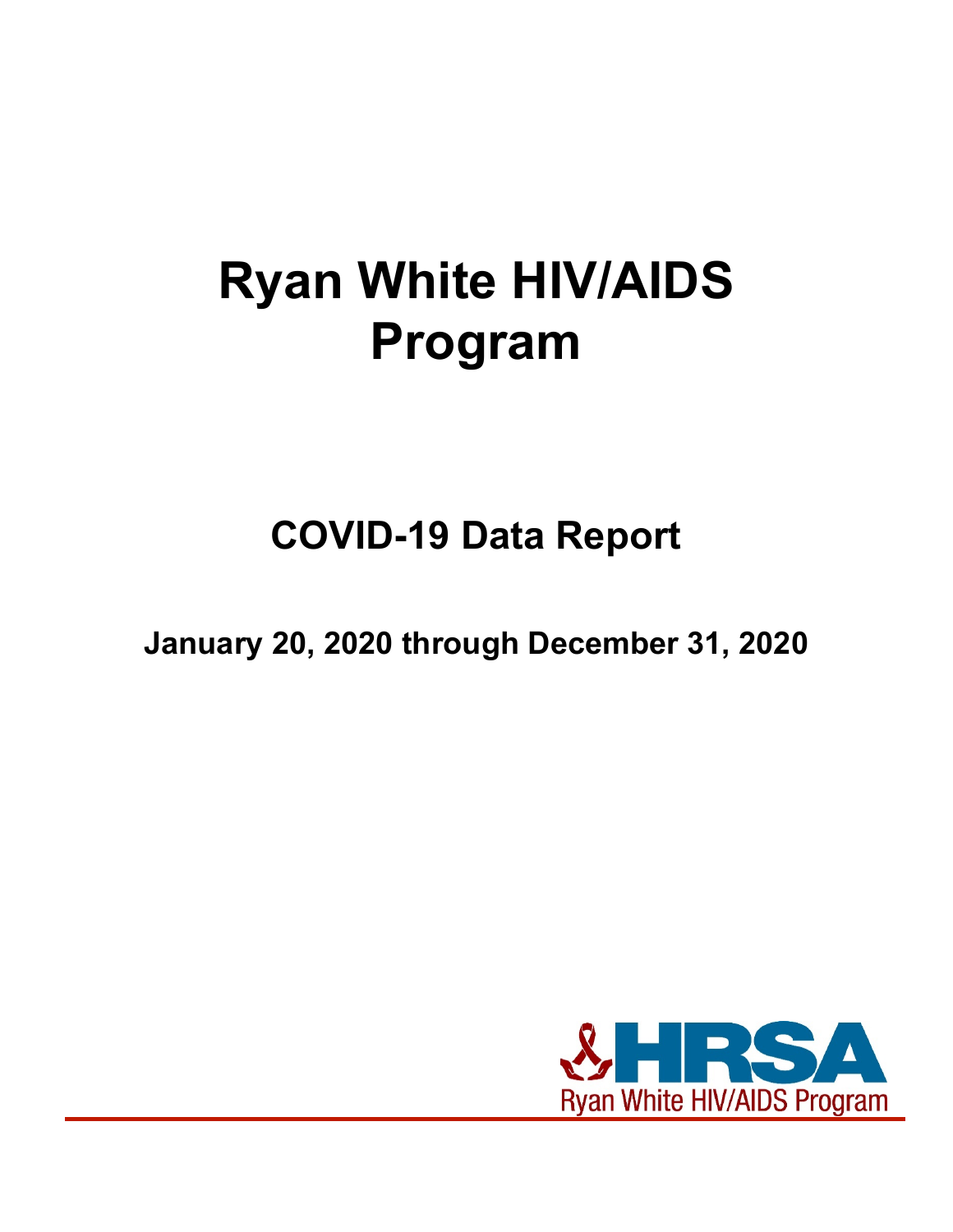The *Ryan White HIV/AIDS Program COVID-19 Data Report* is published by the Division of Policy and Data, HIV/AIDS Bureau (HAB), Health Resources and Services Administration (HRSA), U.S. Department of Health and Human Services, Rockville, Maryland.

Data presented in this report represent data submitted to the HRSA HAB COVID-19 Data Report (CDR) system, an aggregate monthly data submission, as of February 23, 2021. This report includes data for *January 20, 2020 through December 31, 2020*.

The *Ryan White HIV/AIDS Program COVID-19 Data Report* is not copyrighted and may be used and copied without permission. Citation of the source is, however, appreciated.

### **Suggested Citation**

Health Resources and Services Administration. *Ryan White HIV/AIDS Program COVID-19 Data Report January 20, 2020 through December 31, 2020*. [http://hab.hrsa.gov/data/data-reports.](http://hab.hrsa.gov/data/data-reports) Published June 2021.

### **Health Resources and Services Administration**

Diana Espinosa......................................................................................................... Acting Administrator

### **HIV/AIDS Bureau, Health Resources and Services Administration**

| Tracy Matthews, MHA, RNCAPT, USPHS; Deputy Director, Division of Policy and Data      |
|---------------------------------------------------------------------------------------|
| Chrissy Abrahms-Woodland, MBADirector, Division of Metropolitan HIV/AIDS Programs     |
|                                                                                       |
| Mahyar Mofidi, DMD, PhDCAPT, USPHS; Director, Division of Community HIV/AIDS Programs |
|                                                                                       |
|                                                                                       |

### **Information about the Ryan White HIV/AIDS Program:** [hab.hrsa.gov](https://hab.hrsa.gov/)

### **Educational and technical assistance materials about HIV and the Ryan White HIV/AIDS Program:** [TargetHIV.org](https://targethiv.org/)

### **Acknowledgments**

Publication of this report was made possible by the contributions of the Ryan White HIV/AIDS Program grant recipients and subrecipients that provided CDR data to HRSA.

The HRSA HIV/AIDS Bureau would like to acknowledge the important work that Ryan White HIV/AIDS Program recipients, subrecipients, and stakeholders have been doing in response to the coronavirus disease 2019 (COVID-19) public health emergency and the incredible efforts made to submit CDR data in a timely manner during this time.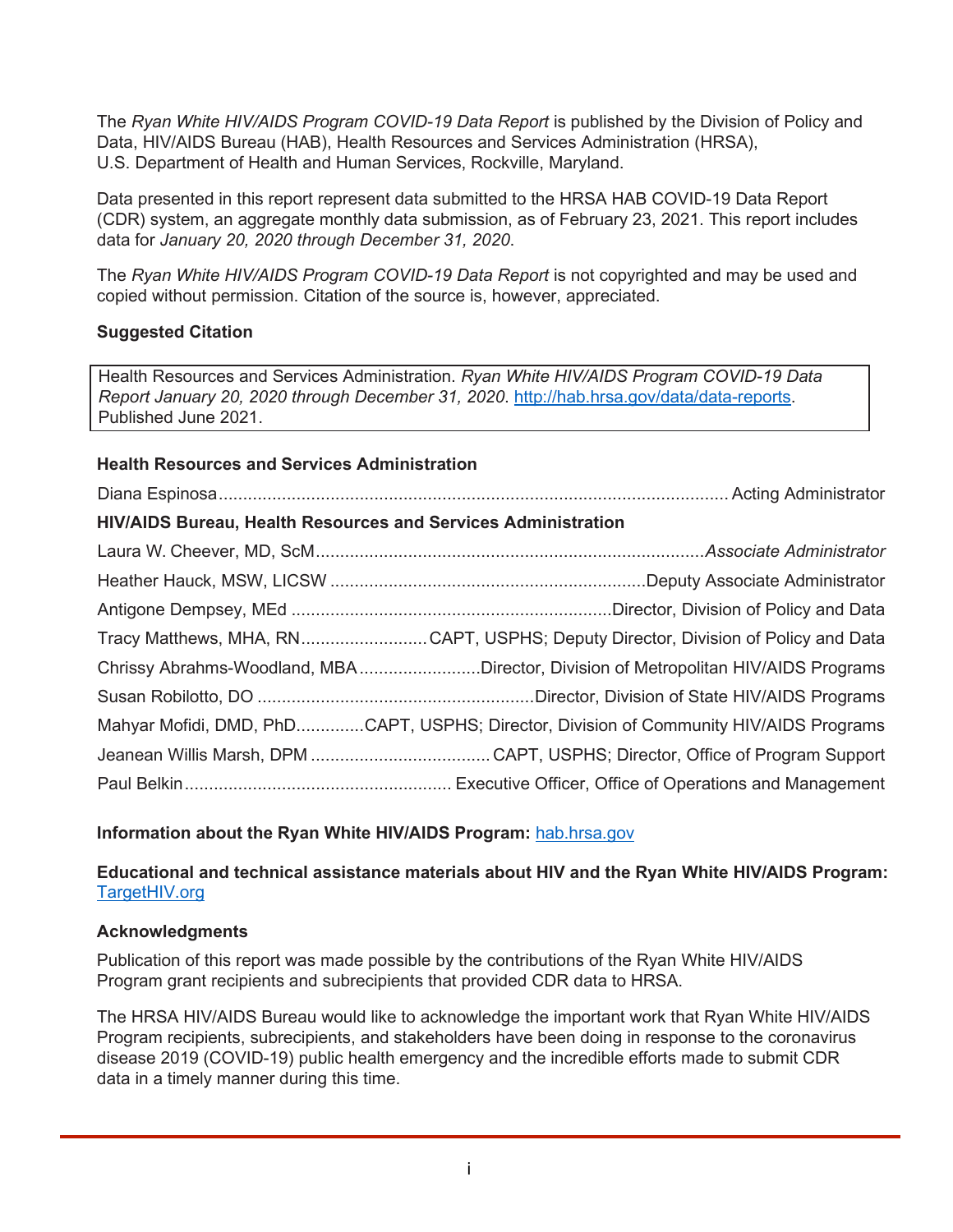### **Commentary**

On March 27, 2020, the Fiscal Year (FY) 2020 Coronavirus Aid, Relief, and Economic Security Act (CARES Act) was signed into law. The FY 2020 CARES Act appropriated \$90 million to the Health Resources and Services Administration's (HRSA) Ryan White HIV/AIDS Program (RWHAP) to prevent, prepare for, and respond to the coronavirus disease 2019 (COVID-19) pandemic. This funding supported 581 existing RWHAP Parts A, B, C, and D recipients for the prevention and treatment of COVID-19 for RWHAP-eligible clients and their immediate household members. FY 2020 CARES Act funding also was awarded to the RWHAP AIDS Education and Training Centers (AETCs) for expanded workforce capacity; AETC activities are not reflected in this report.

HRSA HIV/AIDS Bureau (HAB) created a new data reporting module, the COVID-19 Data Report (CDR), to monitor and report on RWHAP FY 2020 CARES Act–funded activities. The CDR collects monthly, aggregate-level data on the types of services provided and number of people served by RWHAP service providers for the treatment or prevention of COVID-19.

All RWHAP service providers (regardless of whether they are directly funded recipient service providers or subrecipient service providers) who received RWHAP FY 2020 CARES Act funding are required to submit CDR data to HRSA HAB. The CDR collects aggregate information about—

- types of services delivered using telehealth technology
- service providers conducting testing for COVID-19 and the number of RWHAP-eligible clients and immediate household members tested for COVID-19
- the number of RWHAP-eligible clients with newly diagnosed (or presumed positive) COVID-19 during the reporting period, not including household members
- the cumulative number of RWHAP-eligible clients with COVID-19 (not including household members) as of the end of the reporting period
- the total number of RWHAP-eligible clients and household members who received services using RWHAP FY 2020 CARES Act funds (aggregated, deduplicated at the service provider level)
- the number of RWHAP-eligible clients and household members who received services using RWHAP FY 2020 CARES Act funds for each RWHAP service category (identified in [Policy Clarification Notice 16-02 RWHAP Services: Eligible Individuals and Allowable](https://hab.hrsa.gov/sites/default/files/hab/program-grants-management/ServiceCategoryPCN_16-02Final.pdf) [Uses of Funds\)](https://hab.hrsa.gov/sites/default/files/hab/program-grants-management/ServiceCategoryPCN_16-02Final.pdf)

RWHAP recipients received RWHAP FY 2020 CARES Act funding on April 15, 2020, and were able to use funds retroactively to January 20, 2020, to cover incurred costs during the early months of the COVID-19 pandemic. To capture the retroactive activities, the first reporting period for CDR data was January 20, 2020, through March 31, 2020. Thereafter, data reporting periods were for each calendar month.

### **COVID-19 DATA REPORT OVERVIEW**

This report is HRSA HAB's first publication of national RWHAP aggregate-level data submitted through the CDR by RWHAP FY 2020 CARES Act–funded recipient and subrecipient service providers. Monthly data are displayed for January 20, 2020, through December 31, 2020, with a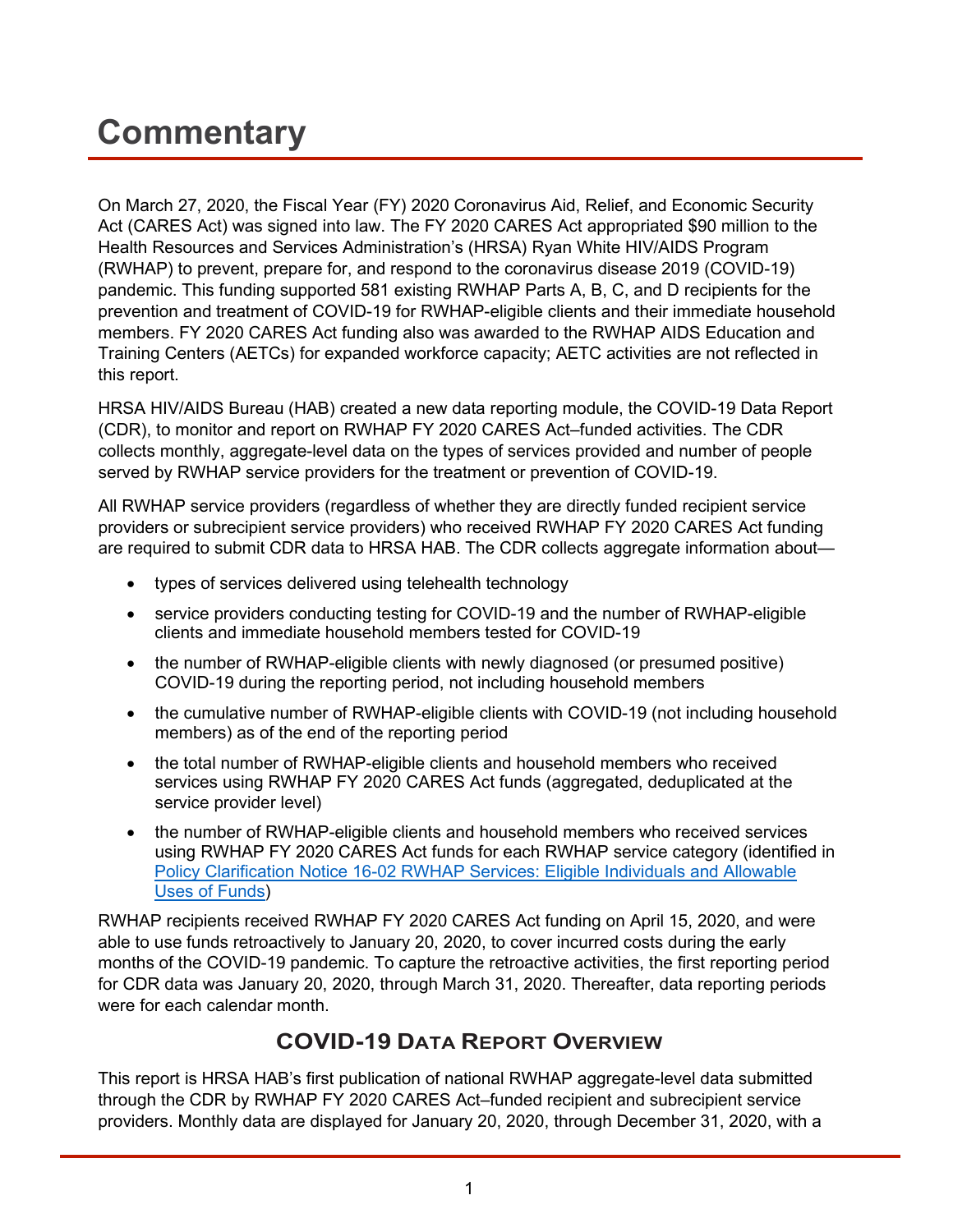focus on the most recent month. Because data can be submitted on a retroactive and rolling basis, data presented are based on those submitted as of February 23, 2021, to allow time for the more recent months' data to stabilize. Due to the ongoing nature of CDR reporting, however, the data contained in this report should be considered preliminary.

For the December 2020 reporting period, 780 RWHAP FY 2020 CARES Act–funded service providers submitted a COVID-19 Data Report. These RWHAP service providers reflect 48 of 52 Part A, 47 of 54 Part B, 309 of 332 Part C, and 102 of 109 Part D recipients who utilized RWHAP FY 2020 CARES Act funding. AETCs receiving RWHAP FY 2020 CARES Act funding are not required to report CDR data.

"Service providers" include recipient-providers who provide direct care and support services to RWHAP clients, subrecipient-providers who provide direct services, and "second-level providers" who are contracted to provide direct services by a subrecipient that serves as an administrative agent/fiscal intermediary.

### **HIGHLIGHTS OF ANALYSES**

### **Telehealth Capacity**

During the initial reporting period of January 20, 2020, through March 31, 2020, 357 service providers reported having any telehealth capacity for at least one core medical or support service. From April 2020 through December 2020, the number of service providers reporting having telehealth capacity each month ranged from 655 to 703 service providers (Figure 1).



Among the 655 service providers reporting any telehealth services in December 2020, the most commonly reported telehealth services were—

• Outpatient/Ambulatory Health Services (464 providers)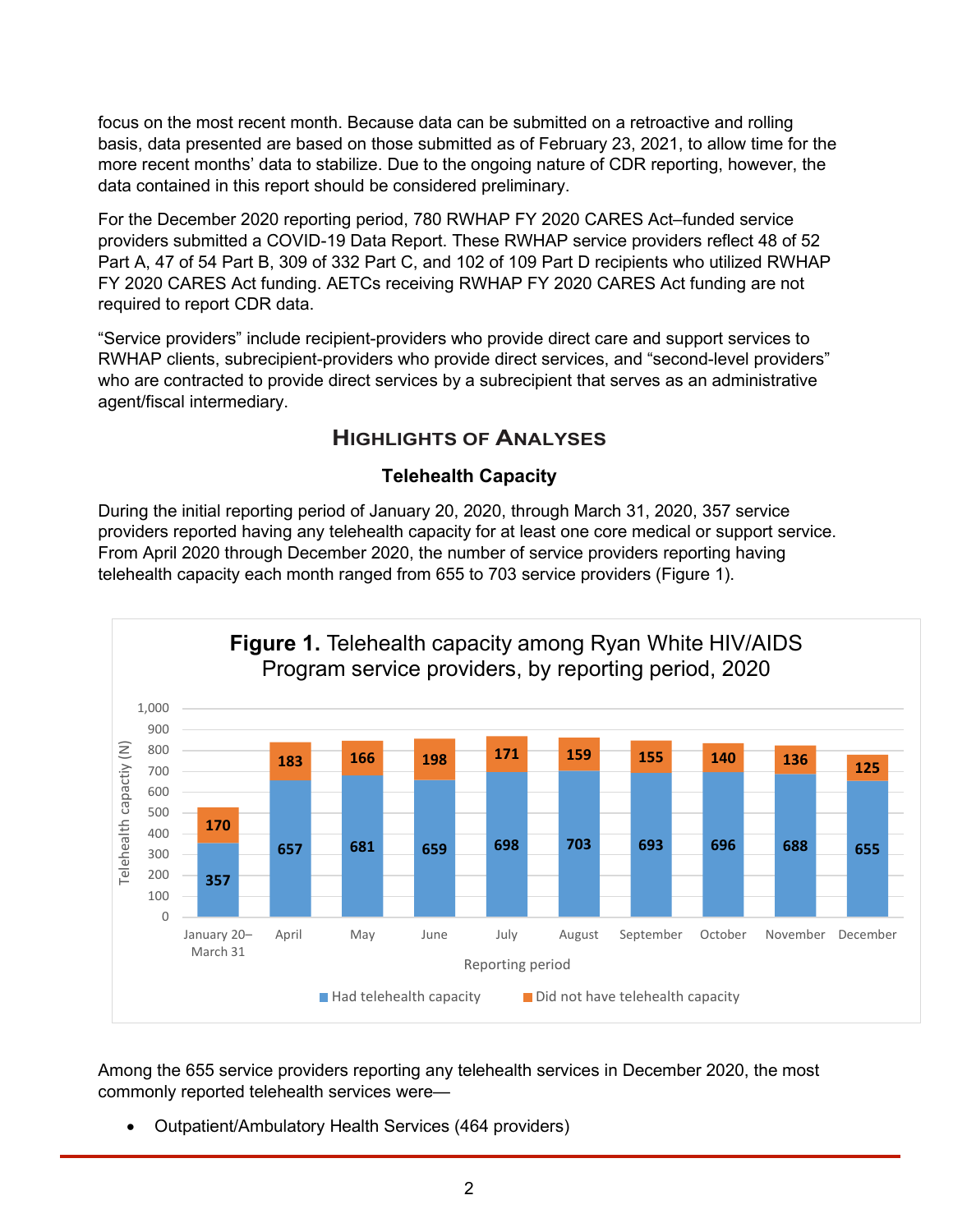- Medical Case Management (408 providers)
- Mental Health Services (341 providers)
- Non-Medical Case Management Services (328 providers)

### **COVID-19 Testing**

After the initial reporting period (January 20, 2020, through March 31, 2020), the proportion of RWHAP FY 2020 CARES Act–funded service providers who conducted COVID-19 testing increased to 40.0% in April 2020 and slowly continued to increase to 48.9% of service providers by December 2020 (Figure 2). The number of RWHAP-eligible clients and immediate household members tested for COVID-19 by RWHAP FY 2020 CARES Act funded service providers sharply increased from January through June reporting periods and then varied each month, ranging from approximately 9,000 to nearly 11,800 during the July through December reporting periods.

Of the 780 service providers who reported data in December 2020, 381 (48.9%) conducted any COVID-19 testing. These 381 service providers tested 10,612 RWHAP-eligible clients and immediate household members for COVID-19 during December 2020. By the end of December 2020, RWHAP service providers had conducted more than 87,000 total COVID-[1](#page-4-0)9 tests<sup>1</sup> for RWHAP-eligible clients and immediate household members.



<span id="page-4-0"></span><sup>1</sup> Testing data are not deduplicated. Total includes the number of people tested as reported across all reporting periods; may include duplicates of people who were tested in multiple months.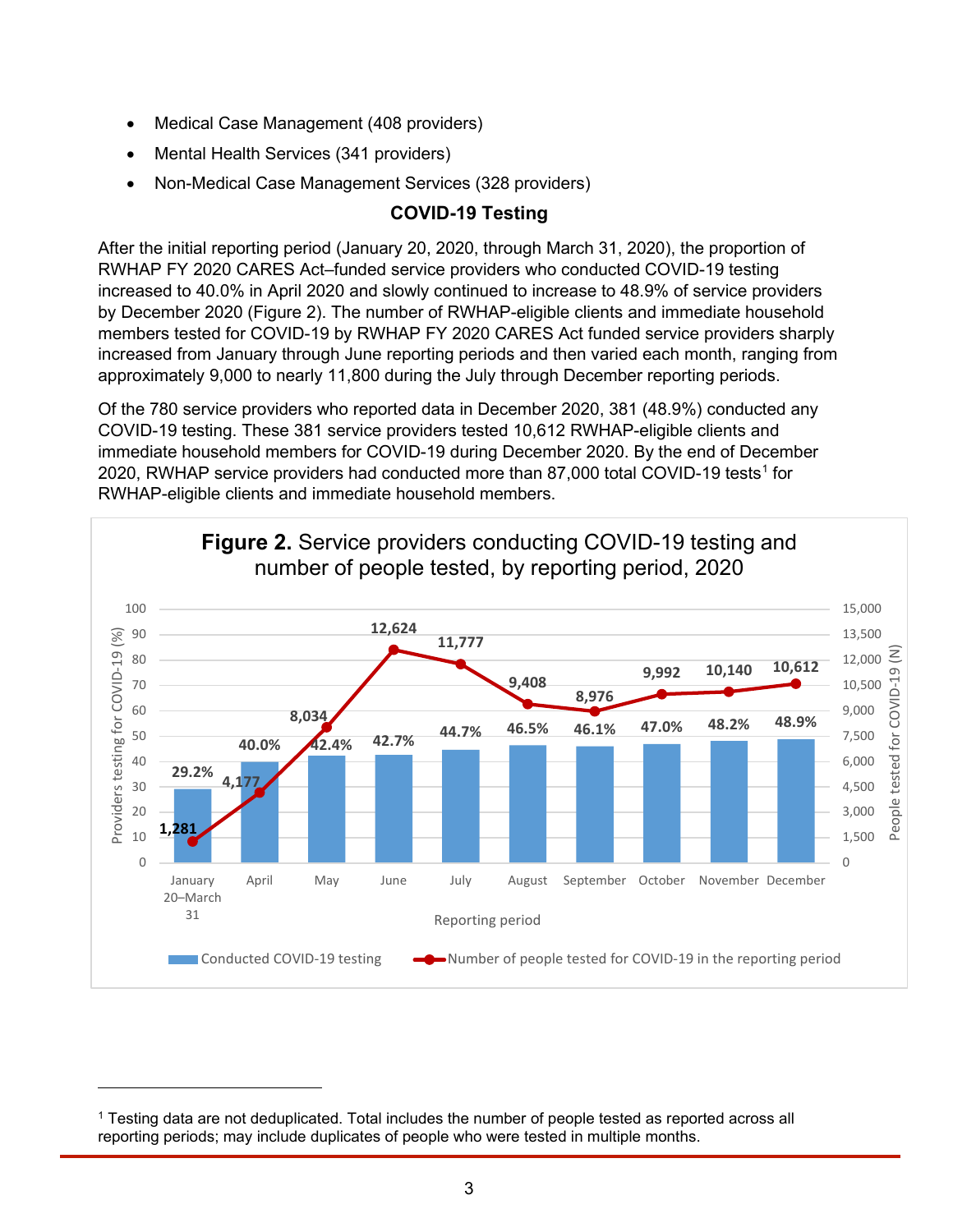### **RWHAP-Eligible Clients with COVID-19**

During the January 20, 2020, through December 31, 2020, reporting periods, the number of RWHAP-eligible clients who had *newly identified* COVID-19[2](#page-5-0) and received services from RWHAP FY 2020 CARES Act–funded service providers varied by month. In total, by the end of December 2020, RWHAP FY 2020 CARES Act–funded service providers reported having served 18,798 RWHAP-eligible clients who had *newly identified* COVID-19 (Figure 3).



### **Service Delivery Using RWHAP FY 2020 CARES Act Funding**

From January 20, 2020, through December [3](#page-5-1)1, 2020, the total number<sup>3</sup> of RWHAP-eligible clients and immediate household members who received at least one core medical or support service using RWHAP FY 2020 CARES Act funding increased from January to October 2020 but decreased slightly in November and December 2020 (Figure 4).

<span id="page-5-0"></span><sup>2</sup> Confirmed or presumed positive, regardless of where testing took place.

<span id="page-5-1"></span><sup>&</sup>lt;sup>3</sup> Data are not deduplicated across months or service providers. Clients who received services in multiple months or across multiple service providers are counted each time they are reported.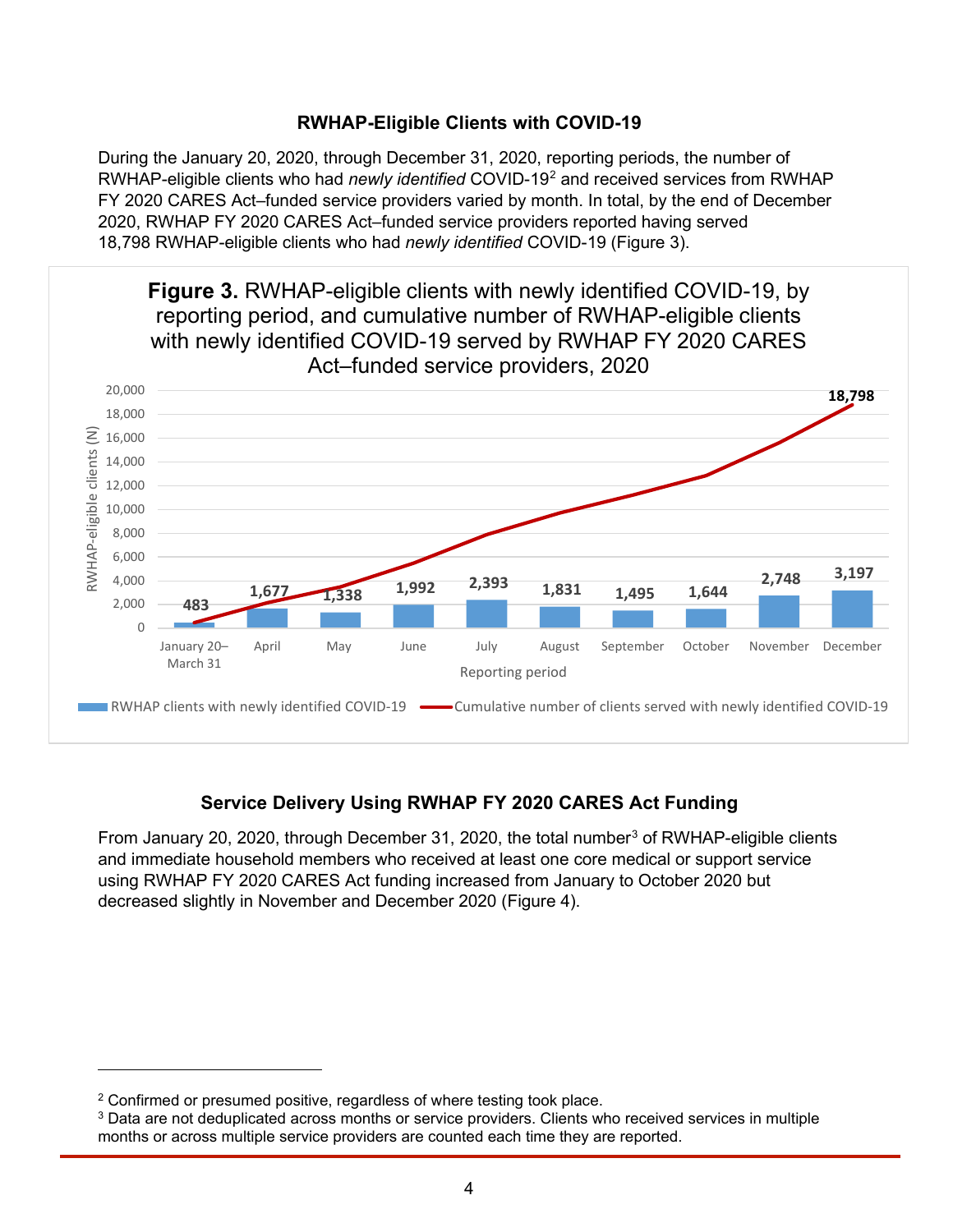

In December 2020, service providers reported having served 84,546 RWHAP-eligible clients and household members using RWHAP FY 2020 CARES Act funds. The services most commonly received were—

- Outpatient/Ambulatory Health Services (38.5% of clients)
- Medical Case Management (22.6% of clients)
- Food Bank/Home-Delivered Meals (15.3% of clients)
- Health Education/Risk Reduction (12.6% of clients)
- Non-Medical Case Management Services (10.9% of clients)
- AIDS Drug Assistance Program (ADAP) Treatments (7.6% of clients)